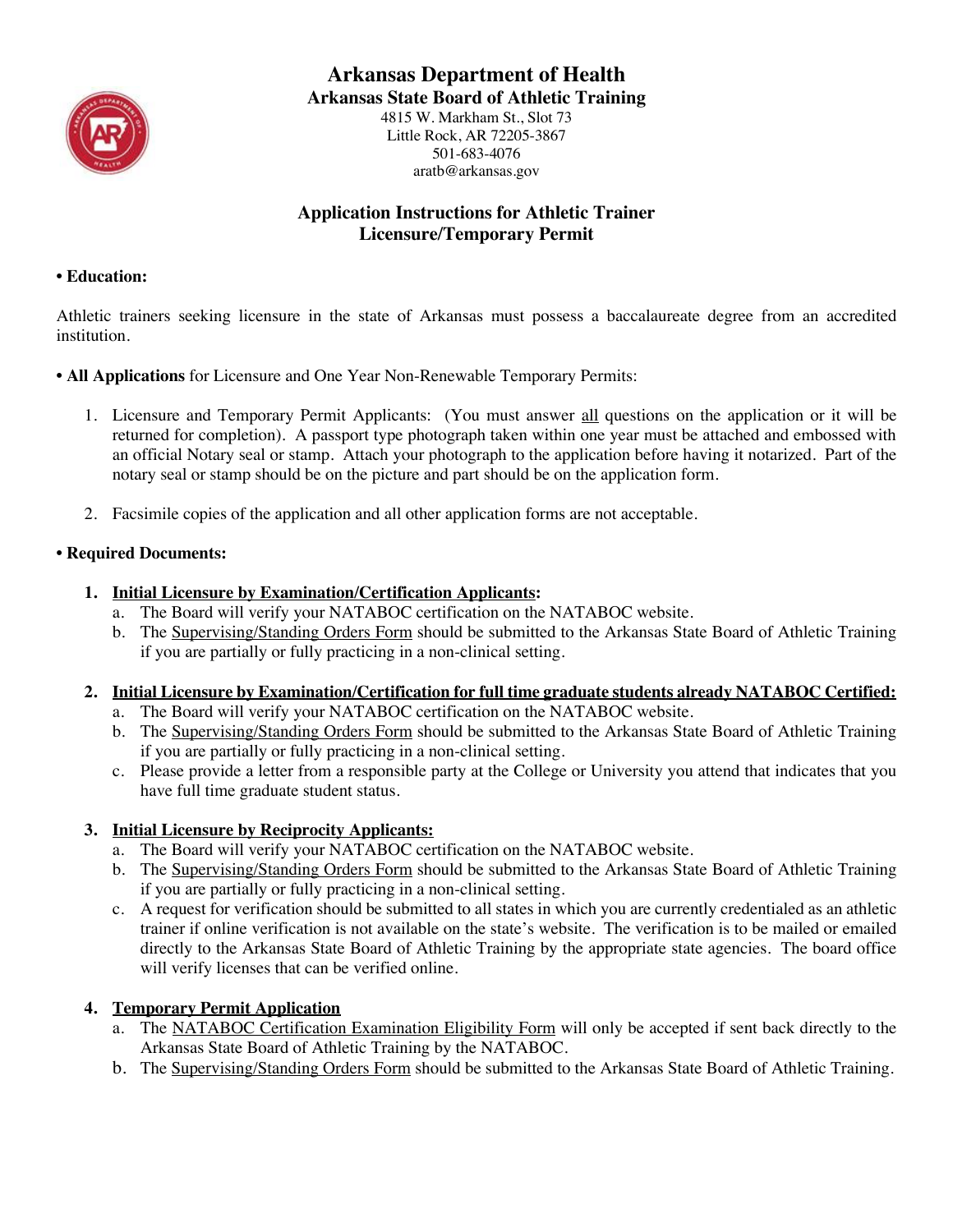| Licensure by Examination/Certification Application Fee:<br>Licensure by Examination/Certification Initial Licensure Fee:        | \$25.00<br>\$100.00              |
|---------------------------------------------------------------------------------------------------------------------------------|----------------------------------|
| Total fee to mail with exam/certification application:                                                                          | \$125.00                         |
| Licensure by Exam/Certification/Reciprocity for full time graduate students<br>already NATABOC Certified Application Fee:       | \$25.00                          |
| Licensure by Exam/Certification/Reciprocity for full time graduate students<br>already NATABOC Certified Initial Licensure Fee: | \$50.00                          |
| Total fee to mail with application:                                                                                             | \$75.00                          |
| Licensure by Reciprocity Application Fee:<br>Licensure by Reciprocity Initial Licensure Fee:                                    | \$25.00<br>\$100.00              |
| Total fee to mail with reciprocity application:                                                                                 | \$125.00                         |
| <b>Temporary Permit Application Fee:</b><br>Temporary Permit Licensure Fee:                                                     | \$25.00<br>$$300.00 * quarterly$ |
| Total fee to mail with application:                                                                                             | \$325.00**                       |
|                                                                                                                                 |                                  |

\*This fee is a total of \$1200.00 annually, but can be paid on a quarterly basis. \*\*The application fee is due only once with the first temporary permit application. A reminder of quarterly payment due will not be sent to the person holding a temporary permit. Unpaid quarterly permits become inactive on the 10th day after the quarterly payment fee deadline.

## **License Renewals:**

**Fees:**

Licenses are effective from July 1 to June 30th of the following year. Renewal fees are due upon receipt of the renewal notice. Those graduate students already NATABOC certified must provide a letter from a responsible party at the University where they have full time graduate student status indicating their full time student status. Unrenewed licenses become inactive as of July 1. To return to regular status, a reactivation fee must be paid in addition to the renewal fee. Licenses reactivated after September 30th will be assessed a late fee in addition to the renewal fee and the reactivation fee.

| Renewal Fee:      | \$50.00                                                |
|-------------------|--------------------------------------------------------|
| Renewal Fee:      | \$25.00 for graduate student already NATABOC certified |
| Reactivation Fee: | \$75.00                                                |
| Late Fee:         | \$100.00                                               |
|                   |                                                        |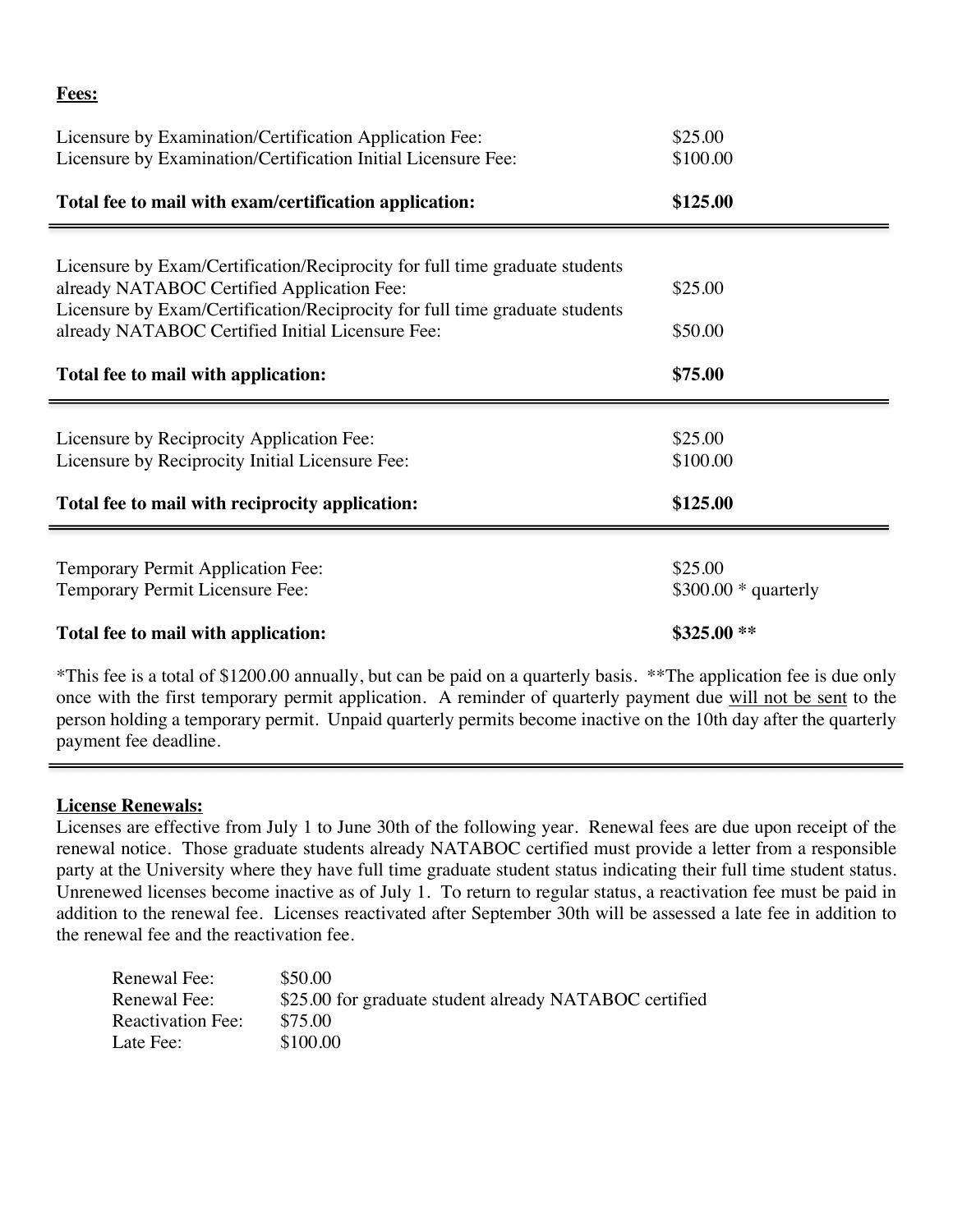

## **APPLICATION FOR LICENSURE OF ATHLETIC TRAINERS**

### **Please print or type answers to all questions**

| Please check the appropriate box:<br>$\Box$ Initial License by Examination/Certification $\Box$ Reciprocity $\Box$ Temporary Permit                                                                                                                                                                                                                                                                                                                                                                                                                                                                                                                        |                       |                            |              |               |
|------------------------------------------------------------------------------------------------------------------------------------------------------------------------------------------------------------------------------------------------------------------------------------------------------------------------------------------------------------------------------------------------------------------------------------------------------------------------------------------------------------------------------------------------------------------------------------------------------------------------------------------------------------|-----------------------|----------------------------|--------------|---------------|
|                                                                                                                                                                                                                                                                                                                                                                                                                                                                                                                                                                                                                                                            |                       |                            |              |               |
|                                                                                                                                                                                                                                                                                                                                                                                                                                                                                                                                                                                                                                                            |                       | <b>General Information</b> |              |               |
|                                                                                                                                                                                                                                                                                                                                                                                                                                                                                                                                                                                                                                                            |                       |                            |              |               |
|                                                                                                                                                                                                                                                                                                                                                                                                                                                                                                                                                                                                                                                            |                       |                            |              |               |
|                                                                                                                                                                                                                                                                                                                                                                                                                                                                                                                                                                                                                                                            |                       |                            |              |               |
|                                                                                                                                                                                                                                                                                                                                                                                                                                                                                                                                                                                                                                                            |                       |                            |              |               |
|                                                                                                                                                                                                                                                                                                                                                                                                                                                                                                                                                                                                                                                            |                       |                            |              |               |
|                                                                                                                                                                                                                                                                                                                                                                                                                                                                                                                                                                                                                                                            |                       |                            |              |               |
| Gender: $\Box$ Male<br>$\Box$ Female<br>Ethnic/Race Information: $\Box$ American Indian or Alaska Native $\Box$ Asian<br>$\Box$ Black/African American<br>$\Box$ Hispanic/Latino $\Box$ Native Hawaiian or Other Pacific Islander<br>$\Box$ White/Caucasian<br>Are you an active member of the Military being stationed in AR?<br>$Yes \Box No \Box$<br>Are you a former member of the Military<br>$Yes \Box No \Box$<br>If yes, what is the discharge date?<br>Is your spouse an active member of the Military being stationed in AR<br>$Yes \nightharpoonup No \nightharpoonup$<br>Is your spouse a former member of the Military?<br>$Yes \Box No \Box$ |                       |                            |              |               |
| <b>EDUCATION:</b><br>State in chronological order the name and location of each college or university attended.<br><b>Name/Location of School</b>                                                                                                                                                                                                                                                                                                                                                                                                                                                                                                          | <b>Dates Attended</b> |                            | <b>Major</b> | <b>Degree</b> |

#### **\_\_\_\_\_\_\_\_\_\_\_\_\_\_\_\_\_\_\_\_\_\_\_\_\_\_\_\_\_\_\_\_\_\_\_\_\_\_\_\_\_\_\_\_\_\_\_\_\_\_\_\_\_\_\_\_\_\_\_\_\_\_\_\_\_\_\_\_\_\_\_\_\_\_\_\_\_\_\_\_\_\_\_\_\_\_\_\_\_ ADDITIONAL INFORMATION:** *(attach additional sheet if necessary.)*

| Are you credentialed as an AT in any other state? _____ If yes, please list each state. |  |
|-----------------------------------------------------------------------------------------|--|
| Have you previously been denied AT credentials by any governing agency or the NATABOC?  |  |
| If yes, please explain.                                                                 |  |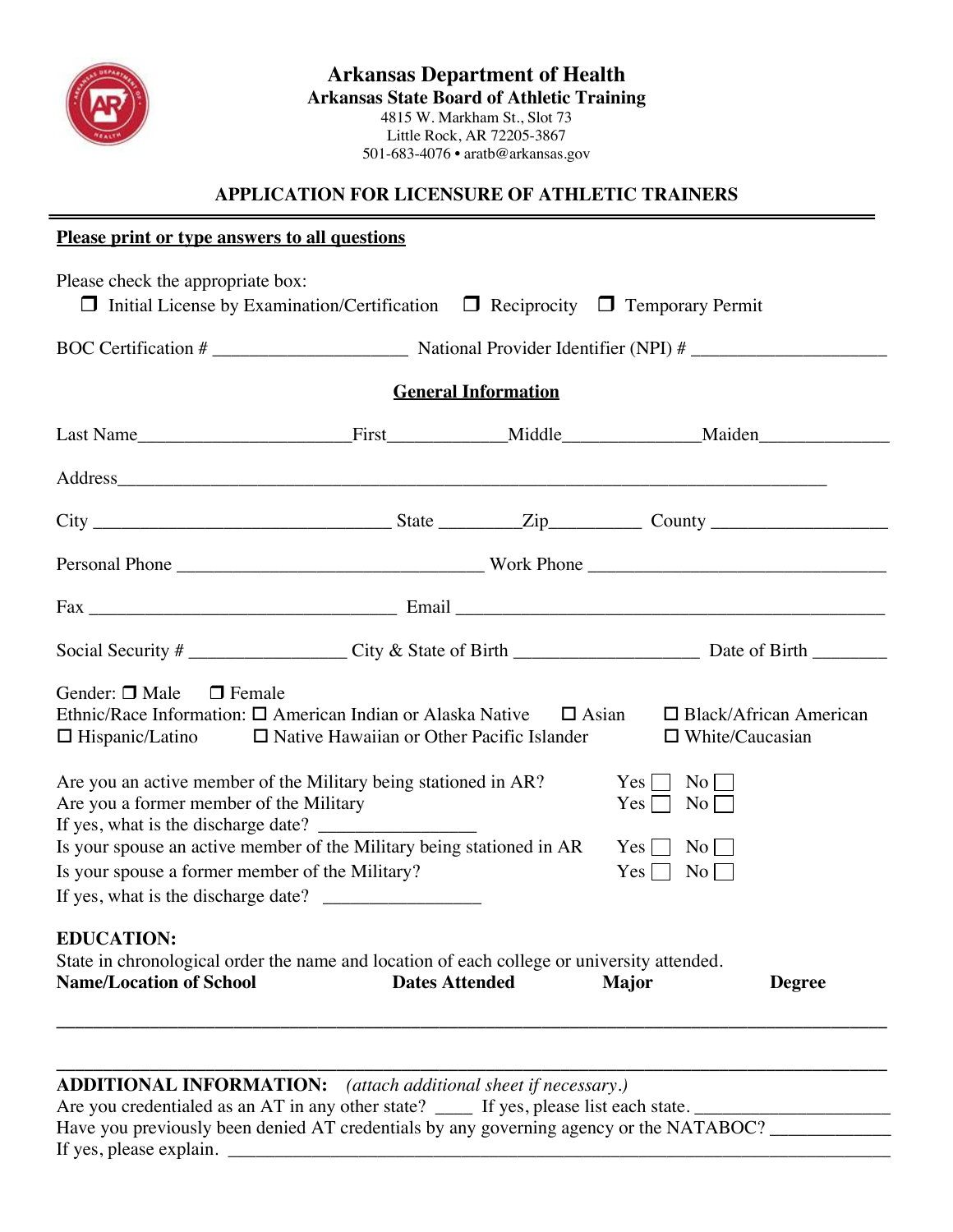| Have your AT credentials ever been revoked by any governing or state agency?_____ If yes, please explain. |  |
|-----------------------------------------------------------------------------------------------------------|--|
|-----------------------------------------------------------------------------------------------------------|--|

\_\_\_\_\_\_\_\_\_\_\_\_\_\_\_\_\_\_\_\_\_\_\_\_\_\_\_\_\_\_\_\_\_\_\_\_\_\_\_\_\_\_\_\_\_\_\_\_\_\_\_\_\_\_\_\_\_\_\_\_\_\_\_\_\_\_\_\_\_\_\_\_\_\_\_\_\_\_\_\_\_\_\_\_\_\_\_\_\_

\_\_\_\_\_\_\_\_\_\_\_\_\_\_\_\_\_\_\_\_\_\_\_\_\_\_\_\_\_\_\_\_\_\_\_\_\_\_\_\_\_\_\_\_\_\_\_\_\_\_\_\_\_\_\_\_\_\_\_\_\_\_\_\_\_\_\_\_\_\_\_\_\_\_\_\_\_\_\_\_\_\_\_\_\_\_\_\_\_

\_\_\_\_\_\_\_\_\_\_\_\_\_\_\_\_\_\_\_\_\_\_\_\_\_\_\_\_\_\_\_\_\_\_\_\_\_\_\_\_\_\_\_\_\_\_\_\_\_\_\_\_\_\_\_\_\_\_\_\_\_\_\_\_\_\_\_\_\_\_\_\_\_\_\_\_\_\_\_\_\_\_\_\_\_\_\_\_\_ Have you ever been convicted of a crime? \_\_\_\_\_\_ If yes, please explain and submit legal documents.

## **ATHLETIC TRAINING EXPERIENCE**

| Dates | Employer/Location | Supervisor/Address |
|-------|-------------------|--------------------|
|       |                   |                    |
|       |                   |                    |
|       |                   |                    |

## **PHOTOGRAPH**

A passport type photograph taken within one year must be attached and embossed with an official notary seal or stamp. Attach your photo to the application form before it is notarized. Part of the notary seal or stamp should be on the photo and part on the application form.

(Affix photo here.)

**NOTARIZED** - This is to certify that the photograph attached is a correct likeness of the applicant.

\_\_\_\_\_\_\_\_\_\_\_\_\_\_\_\_\_\_\_\_\_\_\_\_\_\_\_\_\_\_\_\_\_\_\_Notary Public My commission expires \_\_\_\_\_\_\_\_\_\_\_\_\_\_\_\_\_\_\_\_

Appropriate fees must accompany application. See instruction sheets for fee schedule. Your notarized signature must accompany this application.

I, \_\_\_\_\_\_\_\_\_\_\_\_\_\_\_\_\_\_\_\_\_\_\_\_\_\_\_\_\_\_\_\_\_\_\_ hereby certify under oath or affirmation that I am the person named in the application. I swear/affirm that the contents of this application are true. All information contained in this application may be verified by the Arkansas State Board of Athletic Training.

#### \_\_\_\_\_\_\_\_\_\_\_\_\_\_\_\_\_\_\_\_\_\_\_\_\_\_\_\_\_\_\_\_\_\_\_\_\_\_\_\_\_\_\_\_\_\_\_\_\_\_\_\_\_\_\_\_\_\_\_\_\_ **APPLICANT'S SIGNATURE**

Sworn to before me this\_\_\_\_\_\_\_\_\_\_\_\_ day of \_\_\_\_\_\_\_\_\_\_\_\_\_\_, 20\_\_\_\_\_\_\_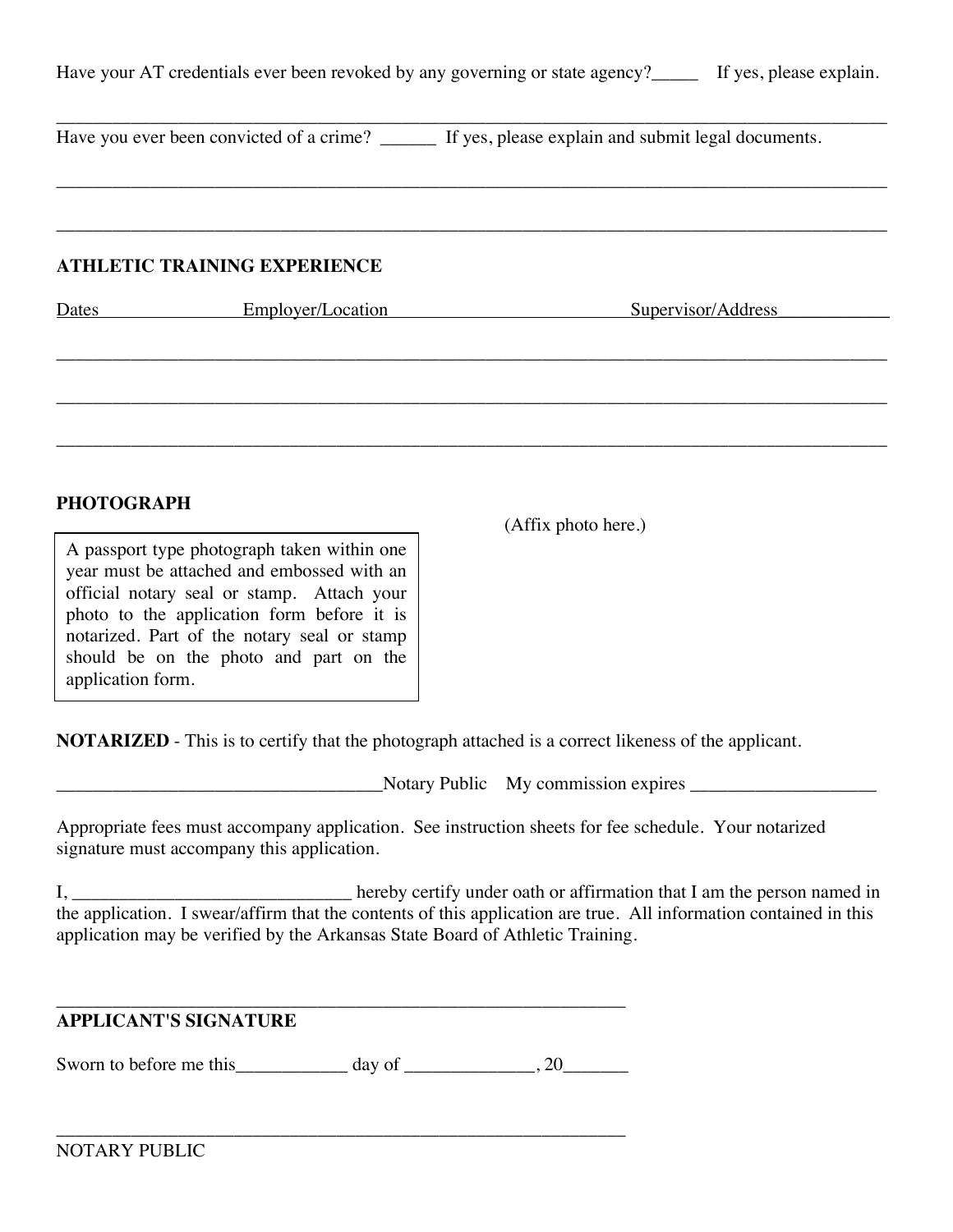

**Arkansas Department of Health**

**Arkansas State Board of Athletic Training**

4815 W. Markham St., Box 73 Little Rock, AR 72205-3867 501-683-4076 \* aratb@arkansas.gov

## **Supervision/Standing Orders Agreement**

**Directions to Applicant**: If practicing fully or partially in a non-clinical setting, please request your supervising/directing physician to complete the form and return to the address listed above.

Ark. Code Ann S 17-93-411 licenses athletic trainers and requires the following supervision of the athletic trainer.

1. In a non-clinical traditional setting, the athletic trainer may practice the art and science of athletic training under the direction of a physician licensed in the state of Arkansas.

2. In a clinical setting, the athletic trainer may practice athletic training in a hospital or outpatient clinic under the direct supervision of a physical therapist and upon the referral of a physician licensed in the state of Arkansas.

**Supervising Physician Athletic Trainer** Athletic Trainer

I, the above named Supervising Physician, agree to be the designated supervisor for the Athletic Trainer named above, under the Rules of the Arkansas State Board of Athletic Training. We understand and agree to abide by the following standing orders:

The Supervising Physician agrees to be available for consultation and to provide direction as necessary. Supervision means that the Supervising Physician is readily available to give aid, direction, and instruction.

The Supervising Physician shall allow the Athletic Trainer to perform independently the functions for which the Athletic Trainer has training and experience, as outlined in the 5 Domains from the Board of Certification's Practice Analysis,  $7^{Th}$ Edition and additional education as approved by the Board.

*(Portions copyrighted by the Board of Certification, Inc. All rights reserved.)*

**D1:** Injury & Illness Prevention and Wellness Promotion

- **D2:** Examination, Assessment and Diagnosis
- **D3:** Immediate & Emergency Care
- **D4:** Therapeutic Intervention
- **D5:** Healthcare Administration & Professional Responsibility

The Athletic Trainer shall adhere to the Arkansas State Board of Athletic Training Rules, and applicable Standards of Practice for the profession.

In the event of termination of this Agreement, the Athletic Trainer shall notify the Board in writing. The Athletic Trainer will not provide services until documentation of an appropriate Supervisor is approved by the Board.

Any changes in this agreement shall be submitted in writing within ten (10) days to the Board.

\_\_\_\_\_\_\_\_\_\_\_\_\_\_\_\_\_\_\_\_\_\_\_\_\_\_\_\_\_\_\_\_\_\_\_\_\_\_\_\_\_\_ \_\_\_\_\_\_\_\_\_\_\_\_\_

\_\_\_\_\_\_\_\_\_\_\_\_\_\_\_\_\_\_\_\_\_\_\_\_\_\_\_\_\_\_\_\_\_\_\_\_\_\_\_\_\_\_ \_\_\_\_\_\_\_\_\_\_\_\_\_

Supervisor's Signature **Date** Date of *Separature* Date Date of *Date* Date Date of *Date* Date Date of *Date* Date of *Date* Date of *Date* Date of *Date* Date of *Date* Date of *Date* Date of *Date* Date of *Date* Date o